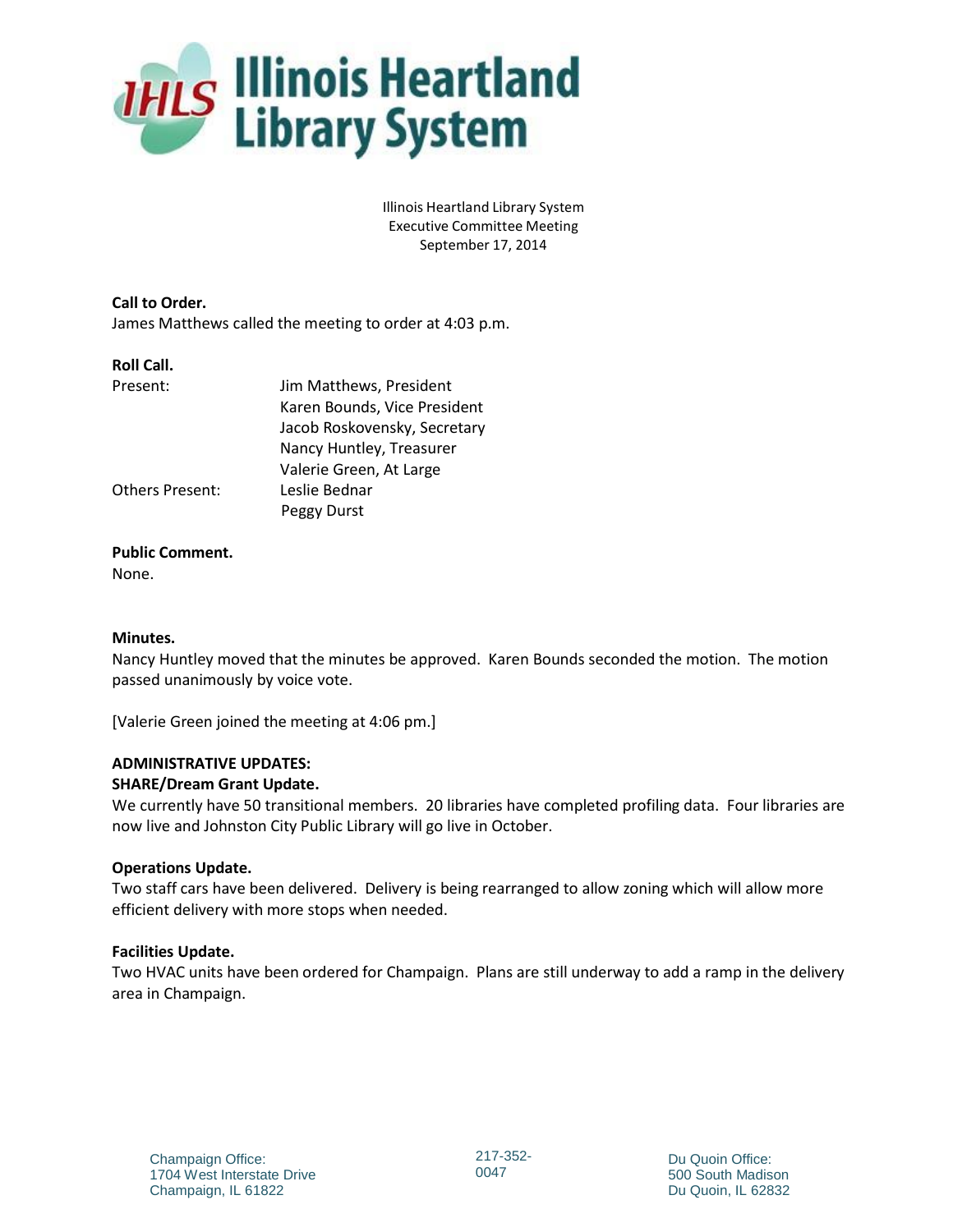**Edwardsville** Office : 672 5 G osh e n Roa d E d w a rds ville , IL 6 202 5 618-656-3216